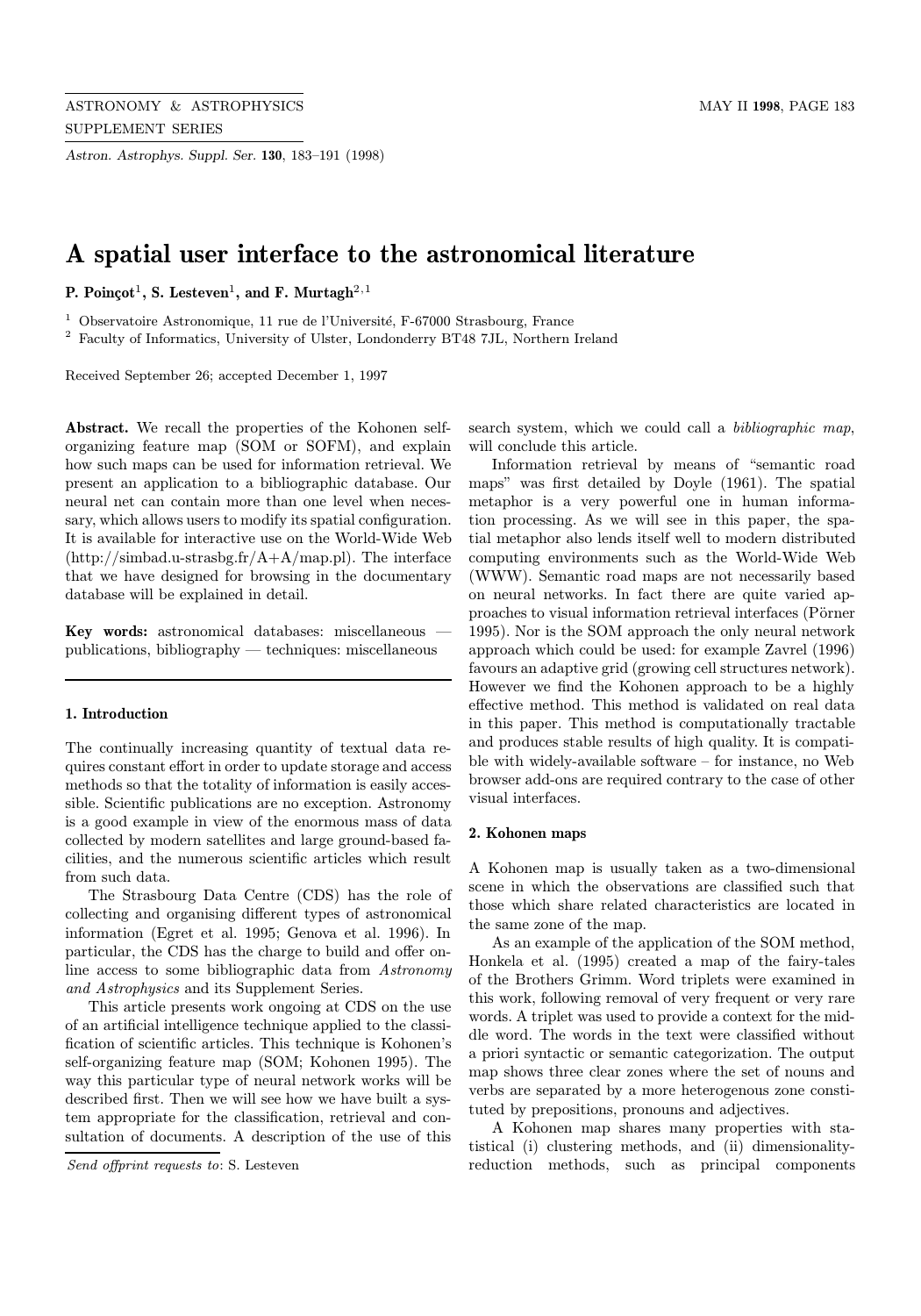

Fig. 1. The Kohonen self-organizing feature map network scheme

analysis and correspondence analysis. Murtagh & Hernández-Pajares (1995) present a range of comparisons illustrating these close links.

## 2.1. Creating a SOM Map

SOM maps are a particular type of neural network or pattern recognition method known as unsupervised learning. An SOM map is formed from a grid of neurons, also usually called nodes or units, to which the stimuli are presented. A stimulus is a vector of dimension d which describes the object (observation, entity, individual) to be classified. This vector could also be a description of the physical characteristics of the objects/stimuli. In this work, it will be based on characteristics such as the presence or absence of keywords attached to a document. Each unit of the grid is linked to the input vector (stimulus) by means of  $d$  synapses of weight  $w$  (Fig. 1). Thus each unit is associated with a vector of dimension  $d$  which contains the weights, w.

#### 2.2. The algorithm

The grid is initialized randomly.

# 2.2.1. The learning cycle

The learning cycle consists of the following steps.

- 1. Present an input vector associated with a stimulus to the grid.
- 2. Determine the winner node. This is the unit for which the associated vector is the most similar to the input vector.

$$
\| \text{input} - \text{node}_{\text{winner}} \| = \min_i \| \text{input} - \text{node}_i \|
$$

3. Modify the weights  $w_i$  of the winner node, as well as those nearby, such that the associated vectors (the weight vectors) are as similar as possible to the input vector  $(p_i)$  presented to the grid.

$$
w_i(t+1) = w(t) + h(r,t)(p_i - w_i(t))
$$
 if  $i \in$  neighbourhood

 $w_i(t + 1) = w_i(t)$  if  $i \notin$  neighbourhood

where

$$
h(r,t) = \alpha(t)v(r)
$$

 $\alpha(t)$  is the learning coefficient and  $v(r)$  is the neighbourhood function.

- 4. Decrease the size of the neighbourhood of the winning nodes (the zone which contains neurons allowed to undergo modification).
- 5. Decrease the learning coefficient,  $\alpha(t)$ , which controls the importance of the modifications applied to the weight vectors.
- 6. Halt the learning when the learning coefficient is zero. Otherwise present another stimulus to the grid.

#### 2.2.2. The neighbourhood function  $v(r)$

The modification of vectors associated with the units is carried out in different ways depending on the position of the nodes with respect to the winner unit. The winning node will be the one whose vector will be potentially subjected to the most modification, while the more distant units will be less affected. The function  $v(r)$  will be maximal for  $r = 0$  and will decrease when r increases (i.e. at increasing distance from the winner node). In this work we used a linear function  $(v(r))$  which allows for inhibition of nodes which are distant from the winner node.

### 2.3. The results

SOM maps allow the classification of objects for which we do not have a priori information. Once the map is organised (i.e. once the learning has been accomplished), each object is classified at the location of its "winner". The use of a grid containing fewer units than objects to be classified allows the creation of density maps. For such a grid, the distances between the objects to be classified can be related to axis interval lengths.

#### 2.4. Treatment of boundaries

The nodes at the edges of an SOM map are to be treated with care, since they do not have the usual number of neighbouring units. To insure the stability of the map configuration during successive learning cycles, we took the view that a node at a map edge has neighbours at other extremities of the map. Thus our map is a flattened version of a sphere, allowing for wrap-around, as represented in Fig. 2.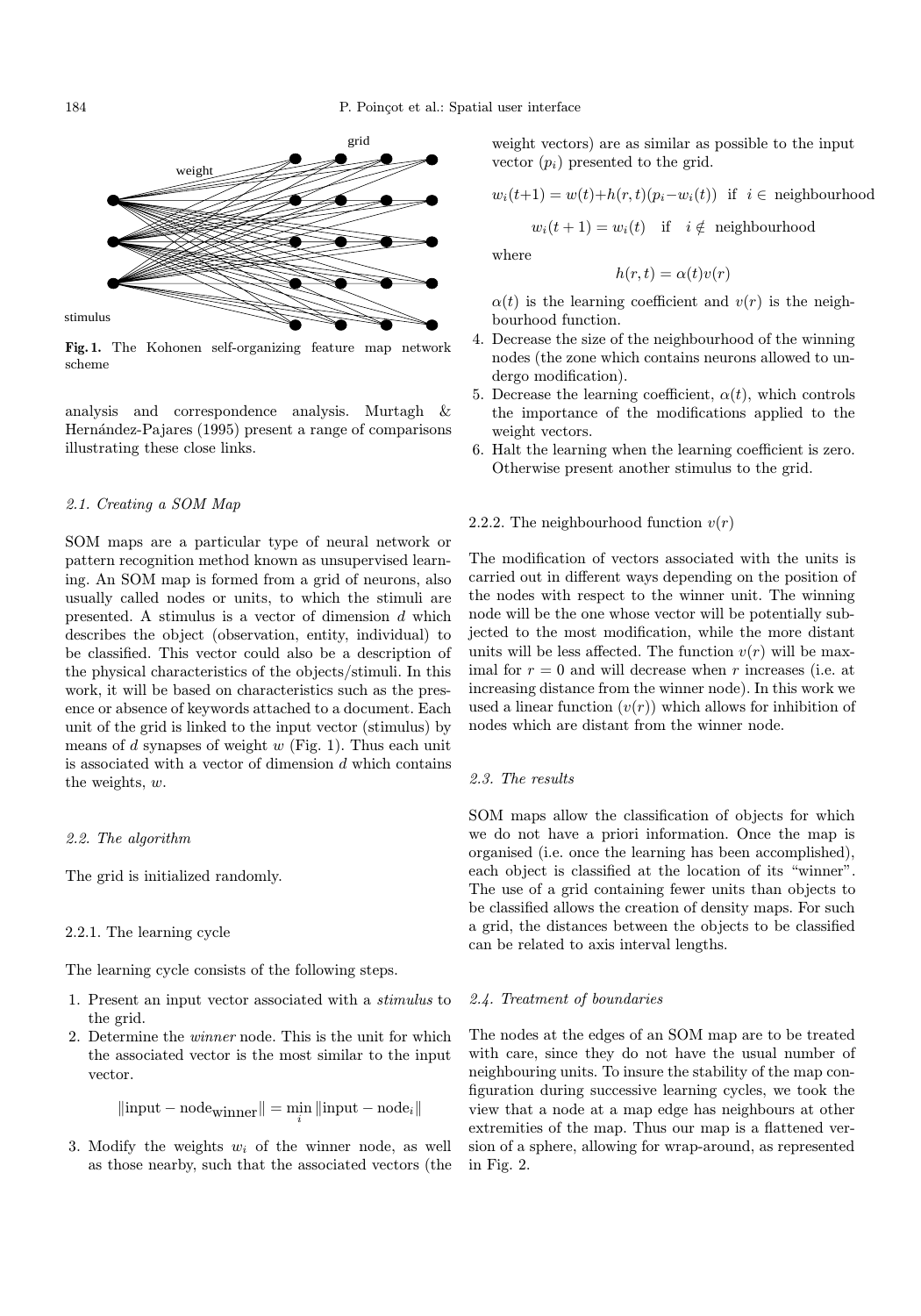

Fig. 2. Left: the neighbourhood of the winner extends over the boundary of the grid. Right: the gray zone shows the neurons whose weights are to be modified during training



Fig. 3. Detail view of reconfiguring the neuron grid

As long as the neighbourhood radius is not large, wraparound neighbourhoods do not cause any problems. If, however, the neighbourhood were to extend back into itself, this would imply ambiguities where certain units would be considered as close neighbours in one direction, while being very distant in the opposite direction.

The user can obviously modify the map at will by moving the rows or columns horizontally or vertically. A row pushed out beyond an edge will reappear at the opposite side (Fig. 3). This reordering can be of benefit when an interesting zone is located near the map extremity.

## 2.5. Influence of number of network nodes

The size of the SOM map has a strong influence on the quality of the classification. The smaller the number of nodes in the network, the lower the resolution for the classification. The fraction of documents assigned to each node correspondingly increases. It can then become difficult for the user to examine the contents of each node when the node is linked to an overly long list of documents.

However, there is a practical limit to the number of nodes: a large number means long training. A compromise has to be found.

One possible strategy which we use to face this tradeoff problem is to create another layer of maps (Luttrell 1989; Bhandarkar et al. 1977). The first network "of reasonable size" (to be further clarified below) is built and is

trained using all stimuli. This network may be too small for an acceptable classification and some nodes may be linked to too many documents. Then, for each "over-populated" node of this map, termed the *principal map*, another network, termed secondary network or map, is created and linked to the principal map. Each secondary network is trained using the documents associated with the corresponding node of the principal map. The training of secondary maps is thus based on a limited number of documents, and not on all of them.

In this way, a map is created with as many nodes as necessary, while keeping the computational requirement under control.

#### 2.6. Training time

Most of the computational requirement is due to the determination of the winner node corresponding to each input vector and to the modification of the vectors associated with neighbouring units of the winner nodes. The number of operations to be carried out is directly linked to the size of the network and to the number of stimuli:

Determining the winners: 
$$
\sim N_{\text{stim}}. N_{\text{unit}}
$$
  
Updating of vectors:  $\sim N_{\text{stim}} \cdot \sum_{R=1}^{R_{\text{max}}} R^2$ 

where  $N_{\text{stim}}$  et  $N_{\text{unit}}$  are respectively the number of stimuli and the number of units of the network.  $R_{\text{max}}$  and R are the values of the radius of the neighbourhood at the start (fixed) and in the course of the learning (varying). The second formula is somewhat simplified because we have assumed a linear decrease in  $R$  from  $R_{\text{max}}$  to 1, while the learning distribution might be different.

Let us compare now the "classical" and "two-layer" approaches. Let us take, as an example, a primary map of dimensions  $15\times 15,$  for which  $\emph{each node}$  is linked to a secondary map of dimensions  $5 \times 5$ . The size of the corresponding "classical" map is thus  $75 \times 75$ .

## Determining the winning nodes:

- In the case of the  $75 \times 75$  map, the time required for determining the winner nodes is proportional to  $5625N_{\text{stim}}$ .
- For the two-layer system, the time is reduced to

$$
\underbrace{225N_{\text{stim}}}_{\text{primary map}} + \underbrace{25\sum_{k=1}^{225}N_k}_{\text{secondary maps}} = (225 + 25)N_{\text{stim}}
$$

where  $N_k$  is the number of documents classified within the node  $k$  of the principal map.

The two-layer method is therefore about  $5625/250 = 25$  times faster than the classical method, in this case, at this step.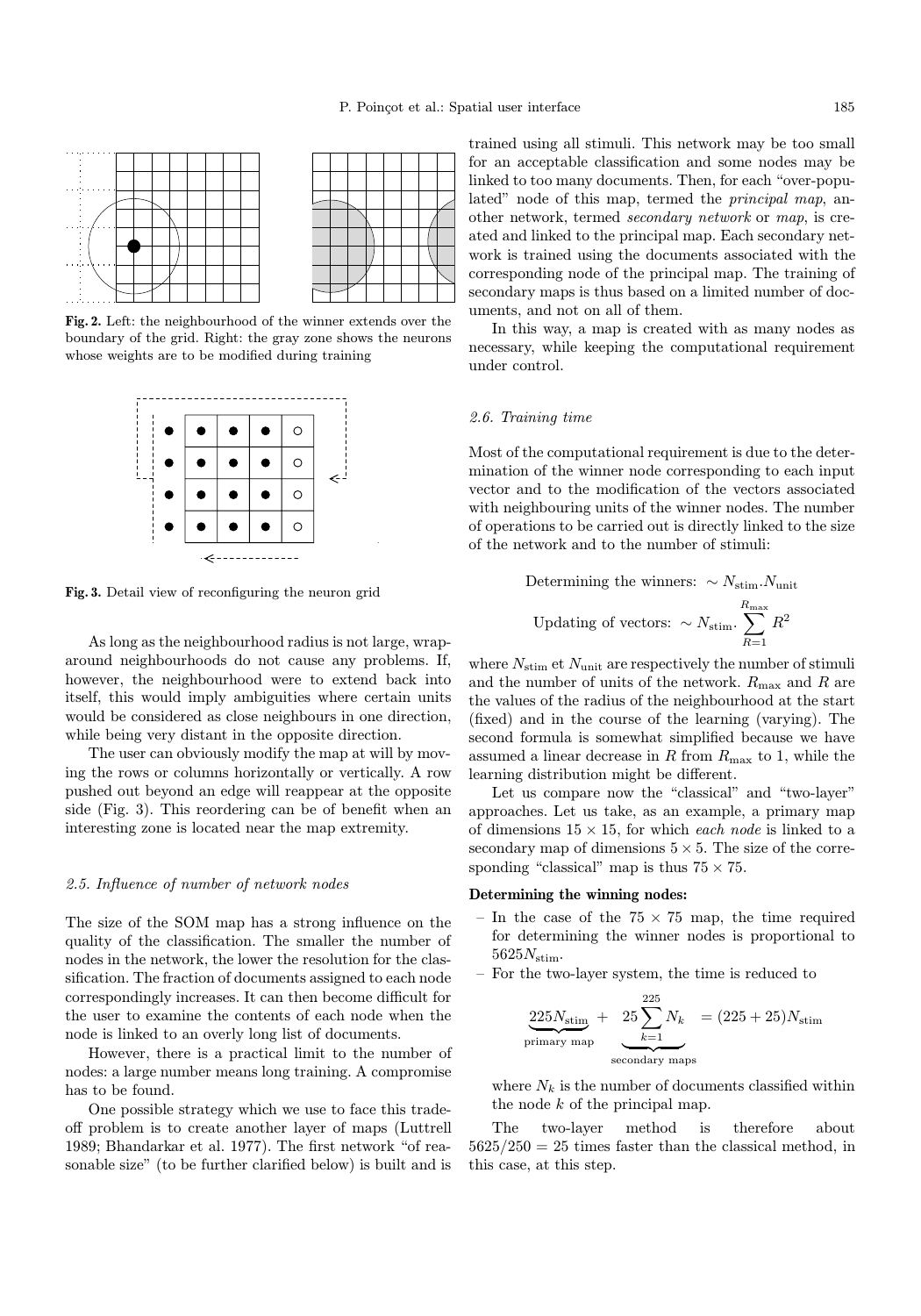#### Updating the units:

– In the case of the classical  $75 \times 75$  map, the time required for updating the values of the winning nodes is proportional to

$$
N_{\text{stim}} \cdot \sum_{R=37}^{1} R^2 = 17575 N_{\text{stim}}
$$

– In the case of the two-layer method, we have

$$
N_{\text{stim.}} \underbrace{\sum_{R=7}^{1} R^2}_{\text{primary map}} + \underbrace{\sum_{k=1}^{225} (N_k. \sum_{R=2}^{1} R^2)}_{\text{secondary map}}
$$

which gives

$$
N_{\text{stim}}(140+5).
$$

The results presented here are contrary to the claim made in Zavrel (1996) that the Kohonen map does not scale well. We have also found convergence properties, and in particular stability, not to give rise to undue difficulties. Other experiments concerning the stability of the results, described in Murtagh & Gopalan (1997), are in agreement with this finding.

To conclude, the association of a Kohonen secondary map with each node of a principal map, or with the overpopulated nodes only, allows a high-quality classification of the stimuli with considerable improvement in the training time.

#### 2.7. Weighting of index terms

The use of secondary maps for bibliography classification indicated early on the need for changing our mode of defining the document descriptors. We recall that the set of stimuli to be presented to the secondary map is the result of an earlier training. Therefore these stimuli are all more or less the same, and only differ by a small number of the descriptors present in the set. Often the documents are clustered around an over-burdened node. This is clearly not desirable since relevant information can be added by the secondary map in this case.

This behaviour is explained by the training principle: the descriptors or the index terms associated with the majority of the stimuli are those which occur most frequently, since the vectors associated with network nodes are modified to resemble the input vectors. During training, the corresponding components of these vectors take the largest values and therefore have the strongest weight. Finally, the classification of the documents is dominated by their relation to these majority descriptors. It is therefore not surprising that many documents are found associated with a few nodes.

The solution to this problem is to bypass the binary stimuli-vectors and to allow for vectors with non-integer components. Weights are used to specify the importance to be accorded to different descriptors. We used for this a simplification of the weighting method described by Salton (1989). This method uses  $n_i$ , the number of occurrences of descriptor number  $i$  in the set of documents to be classified in the secondary map; and  $N$ , the number of documents in this set to be classified in this way. The weight of descriptor  $i$  is then given by

$$
w_i = \ln\left(\frac{N}{n_i}\right).
$$

The input vectors are then normalized to prevent penalizing the stimuli associated with rare descriptors. The most frequent descriptors are downgraded, having small weights, which tend towards zero if they are present in all documents. By weighting the documents in this way, we were able to avoid the effect of accumulated stimuli at the same node. This assumes of course that the various stimuli are genuinely different.

## 3. Application to bibliographic classification: Creation of a bibliographic map

We applied the method just described to the classification of articles published in Astronomy and Astrophysics in the period 1994 to 1996 (3325 articles). The descriptors were based on the bibliographic keywords. For this journal, and some others in astronomy, there is a uniquely defined list of keywords. A necessary preliminary phase was to homogenize them (since they were assigned by one of the Editors but not in a completely systematic fashion). We kept only the keywords that appear in at least 5 different articles, so we limited our descriptors to the 250 most frequent. The documents characterized in this way constitute a set of 3325 stimuli to be applied to the network. Learning through 20 iterations (heuristically determined) gives good results for the primary map  $(15 \times 15 \text{ units})$ requiring about 1 hour of processing on a Sparcstation 10 (dependent on other users). For the secondary maps, the learning time is much shorter, since fewer documents are processed (200 at most), and the network has a smaller dimensionality (25 units).

When the training of all the maps, principal and secondary, is finished, the next task is to make these maps accessible to the user.

#### 3.1. Density maps

At the end of the training of a map, the number of documents assigned to each node is known. We therefore have a table of numbers. Because it is much easier to visualize the colours of an image than a matrix of numbers we transformed it into an image. For this image the colour scale indicates qualitatively the number of documents per node. The primary map is of dimension  $15 \times 15$ , and each of the secondary maps is  $5 \times 5$ . These images are then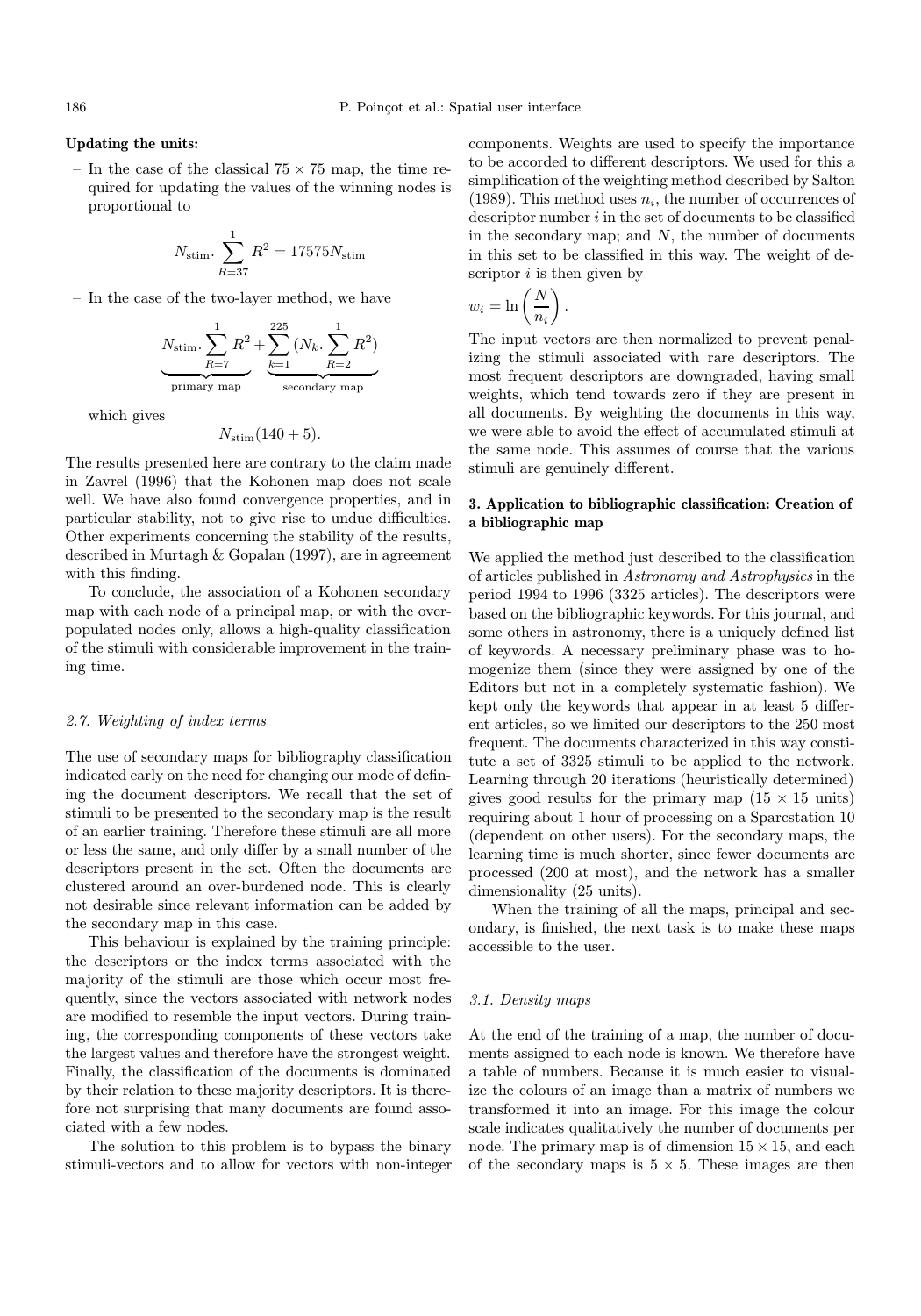scaled up by a factor of 40 (determined by aesthetics and most common Web browser default window sizes). This transformation uses a linear interpolation since otherwise the map would have clear discontinuities.

#### 3.2. Indexing the maps

For map interpretability, the different themes associated with the document/node assignments have to be indicated. Although our maps have a relatively limited number of units, while in comparison the maps proposed by the team of T. Kohonen (WEBSOM 1997) have about 8 times more neurons, it is still impossible to characterize all nodes without overlapping annotations. Therefore it is preferable to select a limited number of nodes for characterization.

These nodes are selected from the frequent occurence of a keyword, which is written on the map. This was done manually, but could later be automated. The strategy is as follows:

- determine the density peaks;
- examine the keyword associated with the documents assigned to the peaks;
- write the most significant one beside the peak.

### 4. User interface to the maps

The HTML language allows an interface to be created which allows access to maps and their assigned documents, and in particular allows use of interactive or "clickable" images. At the start of his/her query, the user finds a principal bibliographic map, which is a density map corresponding to a principal Kohonen map. Aided by information inscribed on the image presented, he/she can then select a node of the network. Then, the keywords most frequently found in the associated documents are listed on the side of the map, as well as the corresponding number of documents. If the keywords are of interest to the user, he/she can click to access the appropriate secondary map when the node of the primary map is over-populated. If there is no over-population, the list of documents is immediately accessible.

The secondary maps are of the same form as the primary one and are used in the same way.

Note that when the list of articles is presented, the user can access the bibliographic services of the Strasbourg Data Centre (Fig. 7 below; Egret et al. 1995; Genova et al. 1996) in order to get the complete reference and abstract, astronomical object names cited in the article with links to the SIMBAD database for each object, and to tables from the paper when available in the CDS catalogue service, and in some cases to the complete text of the article.

The user interface is either via the cartographic display, or directly via keywords. The latter may be found

| <b>Table 1.</b> Index term lists for Novae units |  |
|--------------------------------------------------|--|
|--------------------------------------------------|--|

| Node Novae: main map                                                                                                                                            |
|-----------------------------------------------------------------------------------------------------------------------------------------------------------------|
| stars:novae,cataclysmic variables<br>accretion, accretion disks<br>X-rays:stars<br>stars: binaries: eclipsing<br>stars: magnetic fields<br>stars:binaries:close |
| stars:white dwarfs                                                                                                                                              |
|                                                                                                                                                                 |

#### Node Novae: secondary map

stars:novae,cataclysmic variables accretion,accretion disks X-rays:stars stars:atmospheres stars:binaries:general

of greater help to the user. Thus two interfaces are simultaneously supported: the clickable map, or the clickable selection of the keywords of interest.

#### 5. An example

To illustrate and analyze the organisation of the Kohonen map applied to the articles from A&A between 1994 and 1996 (Fig. 4), we will study in detail a small area of that map concerning novae.

Looking at the map around the node labelled Novae, we find the general keywords: Nova, neutron stars, close binary stars, ISM. By definition, a nova is a cataclysmic variable, therefore a star that suddenly increases in brightness. Observations have demonstrated that novae are close binary stars of which one component is a white dwarf. When the companion star evolves and expands to fill it, material streams towards the white dwarfs, forming an accretion disc around it.

The neutron stars are formed in supernova explosions and are observed as pulsars. A stellar remnant of three solar masses or more will collapse into a black hole rather than a neutron star.

A quick comparison between the nova area with its specifications, and the general definition of a nova, are in agreement. The list of keywords attached to the Nova node, listed in Table 1, describes correctly a nova.

Let us look now at the articles attached to the Novae unit. We retrieve 77 documents from  $A\&A$  (Fig. 5). This set of documents is too large for reading all the abstracts. This is why a more detailed map is proposed. The secondary map (Fig. 6) shows in fact a distinction between the documents concerning white dwarfs, novae and binary stars. At the new Nova node on the secondary map, the keywords are more limited but more precise. They are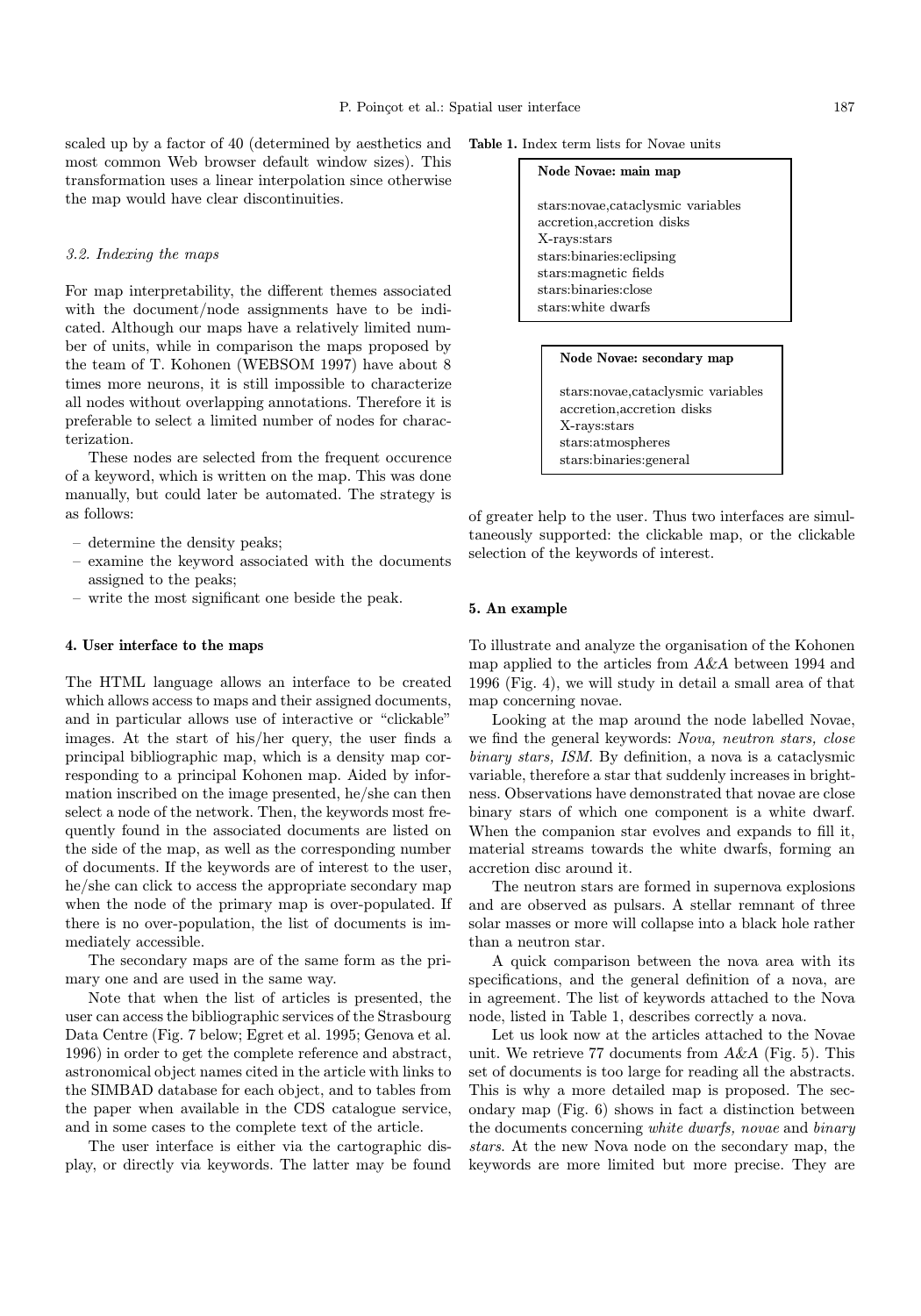

Fig. 4. View of the principal map

listed in Table 1. At this unit, we retrieve 38 documents; the first 7 documents are listed in Fig. 5.

All the documents deal with cataclysmic variables, nova-like stars, X-ray stars. Therefore they are clearly right within the subject.

Now, have a look at the nodes surrounding the Nova one on the main map. Above, we find documents concerning accretion disks, close binary stars and white dwarfs, to the left, pulsars and neutron stars, to the right, supernovae and molecular data and below, comets and meteors. There are logical links between these subjects.

Starting from the close binary stars node, we move into a wider stellar area described by different peaks defined by these main keywords: stars:fundamental parameters, stars:oscillations and stars:variables, stars:activity,

X-rays:stars, and so on. Furthermore, we can move into the solar area by means of a link between the stellar oscillations and the solar oscillations.

In conclusion, the relationships presented in the map have been validated in most cases. We have also studied the evolution of annual maps, over the period of three years considered in this work. Little change was noted and we do not show these annual maps. Of course some wellknown events relating to fashion or appearance of some astronomical phenomenon may well be reflected in our bibliographic data.

An alternative access to bibliography maps is implemented, allowing the user to select one or several keywords and to vizualize their positions on the maps. It is then possible to retrieve and select the relevant papers at these locations.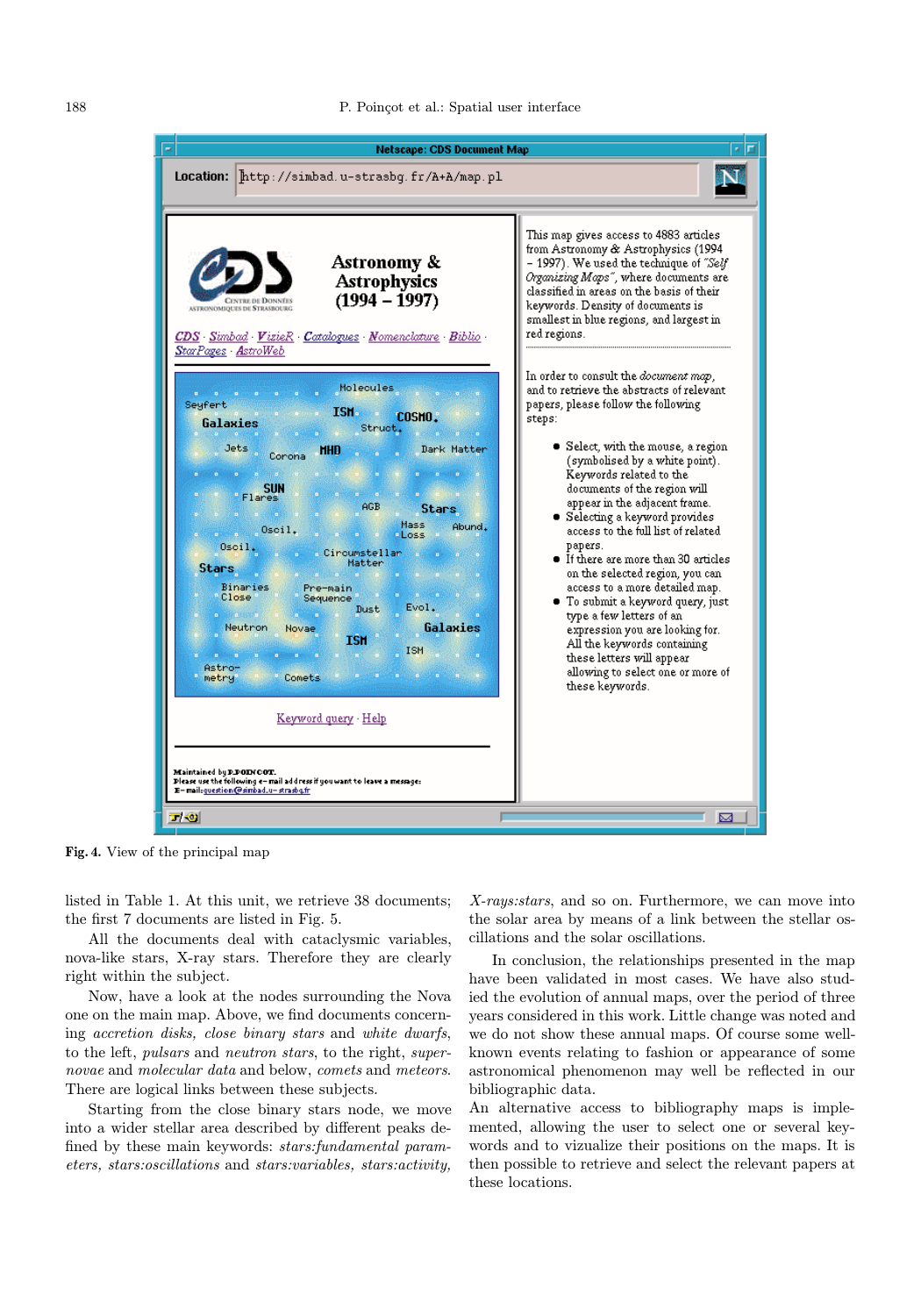

Fig. 5. Obtained by clicking in the Novae node on the opening page

#### 6. Conclusions

Information browsing and retrieval, just as many other technology-based human activities, can be helped greatly by a good user interface and effective classification. The user interface developed in this work is an efficient and effective mechanism for browsing through bibliographic data, allowing access to the bibliographic and documentary databases of ADS and CDS.

A number of extensions of the present work are possible. An extensive assessment of other keyword systems is currently being undertaken. With continuing new additions to the bibliographic data, updates to the system will be similarly performed in a regular fashion. Other data collections, notably catalogue information, have already

been processed in the same way, and a cartographic user interface tool has been set up to allow access. These navigation tools are being made accessible through the A&A and VizieR access areas at the CDS. We expect that the reader, in using the Kohonen interface to the A&A data, will send us remarks and wishes, which we will take into consideration in future enhancements of our interface.

Acknowledgements. We are grateful for support for this work by D. Egret, Director, Strasbourg Observatory, and F. Genova, Director, CDS, Strasbourg Observatory. We also acknowledge with thanks early and enthusiastic comments by J. Lequeux on this work.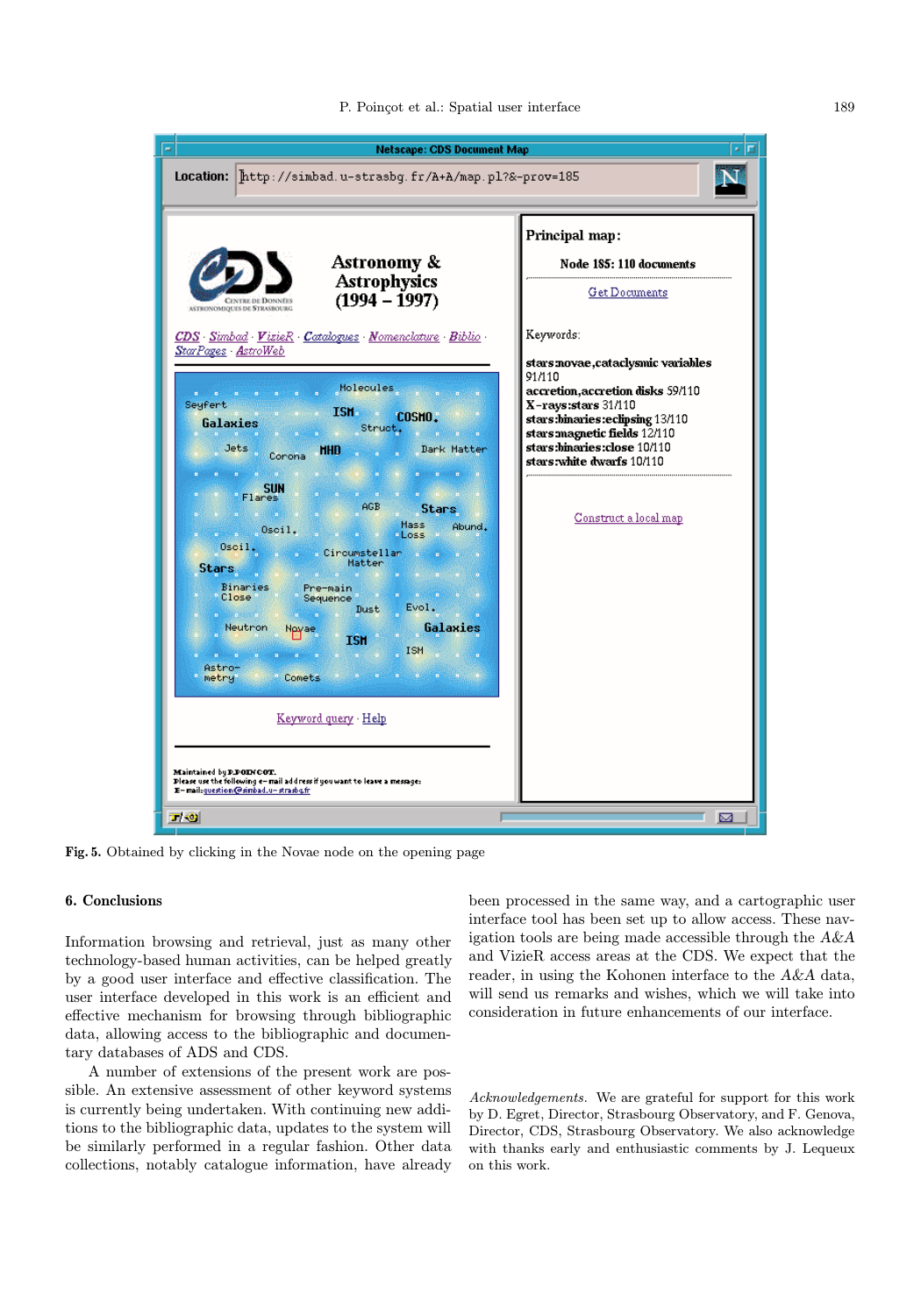

Fig. 6. The local map corresponding to the Novae node

#### References

- Bhandarkar S.M., Koh J., Suk M., 1997, Neurocomputing 14, 241
- Doyle L.B., 1961, J. ACM 8, 553
- Egret D., Crézé M., Bonnarel F., 1995, in Astrophysics and Space Science Library 203, 163
- Murtagh F., Hernández-Pajarez M., 1995, J. Classif. 12, 165
- Murtagh F., Gopalan T.K., 1997, "Input data coding in multivariate data analysis: techniques and practice in correspondence analysis", in International Statistic Review (submitted)
- Genova F., Bartlett J., Bienaim´e O., et al., 1996, Vistas Astron. 40
- Honkela T., Pulkki V., Kohonen T., 1995, Proc. ICANN-95,

Int. Conf. on Artificial Neural Networks, II, 3

- Kohonen T., 1995, "Self Organizing Maps". Springer-Verlag, Berlin
- Lesteven S., Poincot Ph., Murtagh F., 1995, Vistas Astron. 39, 187
- Luttrell S.P., 1989, Pattern Recognition Lett. 10, 1
- Pörner B., 1995, "VIRI Visual Information Retrieval Interfaces - listing of information visualization systems", http://www-cui.darmstadt.gmd.de/visit/Activities/Viri /visual.html
- Salton G., 1991, Sci 253, 974
- WebSOM 1997, WEBSOM Self-Organizing Map for Internet Exploration, various papers, interactive system, http://websom.hut.fi/
- Zavrel J., 1996, Artif. Intel. Rev. 10, 477